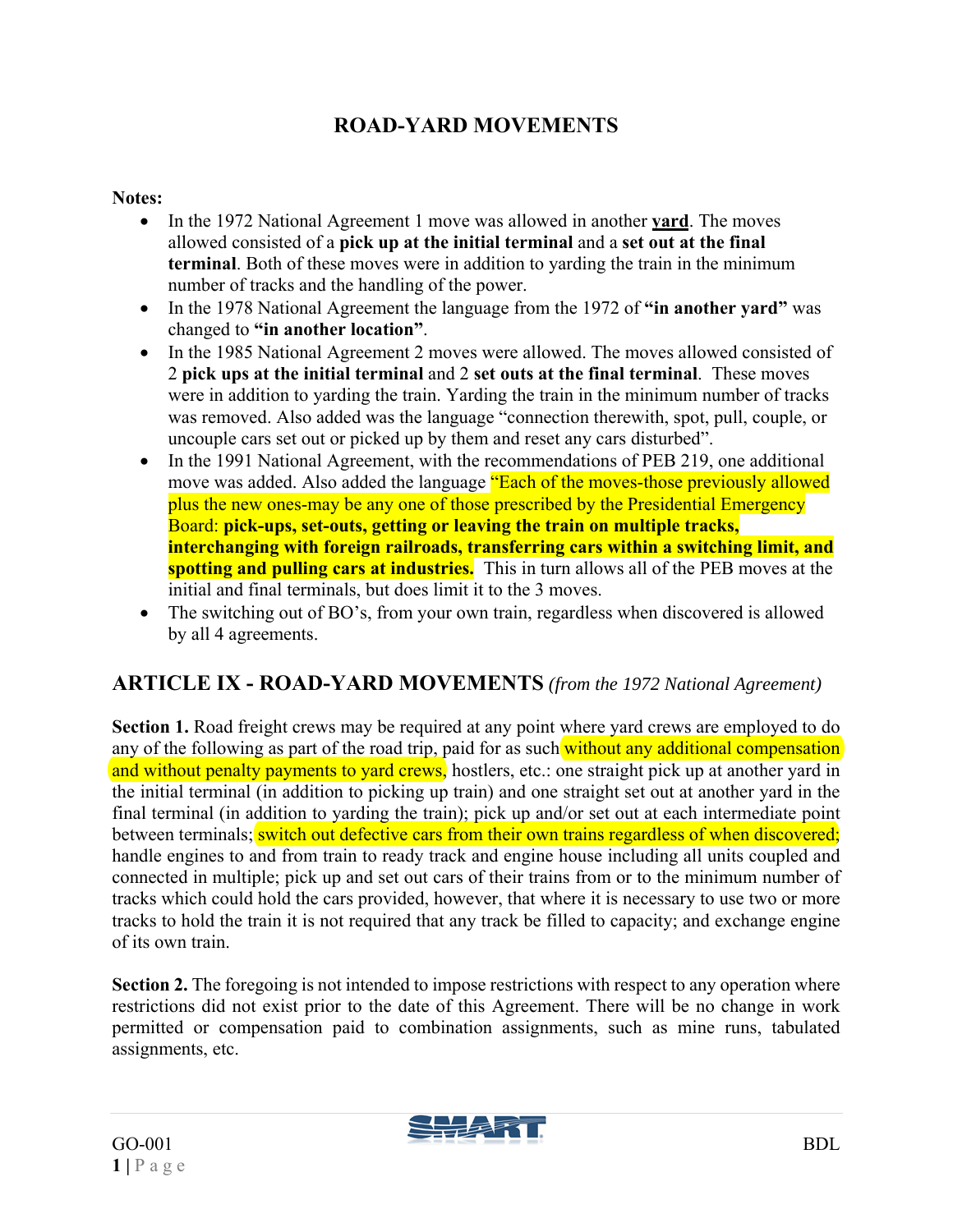This rule shall become effective 15 days after the date of this Agreement except on such carriers as may elect to preserve existing rules or practices and so notify the authorized employee representatives on or before such effective date.

### **ARTICLE X ROAD YARD MOVEMENTS** *(from the 1978 National Agreement)*

Article IX, Section 1 of the Agreement of January 27, 1972 is amended to read as follows:

**Section 1** Road freight crews may be required at any point where yard crews are employed to do any of the following as part of the road trip, paid for as such without any additional compensation and without penalty payments to yard crews, hostlers, etc: one straight pick up at another location in the initial terminal (in addition to picking up train) and one straight set out at another location in the final terminal (in addition to yarding the train); one straight pick up and/or set out at each intermediate point between terminals; **switch out defective cars from their own trains regardless** of when discovered; handle engines to and from train to ready track and engine house including all units coupled to the operating unit (units); pick up and set out cars of their trains from or to the minimum number of tracks which could hold the cars provided, however, that where it is necessary to use two or more tracks to hold the train it is not required that any track be filled to capacity; and exchange engine of its own train.

Nothing in this Section 1 is intended to impose restrictions with respect to any operation where restrictions did not exist prior to the date of this agreement.

This Article shall become effective fifteen (15) days after the date of this Agreement.

## **ARTICLE VIII - ROAD, YARD AND INCIDENTAL WORK**

*(from the 1985 National Agreement)* 

#### **Section 1 - Road Crews**

Road crews may perform the following work in connection with their own trains without additional compensation:

(a) Get or leave their train at any location within the initial and final terminals and handle their own switches. When a crew is required to report for duty or is relieved from duty at a point other than the on and off duty point fixed for that assignment and such point is not within reasonable walking distance of the on and off duty point, transportation will be provided.

(b) Make up to two straight pick-ups at other location(s) in the initial terminal in addition to picking up the train and up to two straight set-outs at other location(s) in the final terminal in addition to yarding the train; and, in connection therewith, spot, pull, couple, or uncouple cars set out or picked up by them and reset any cars disturbed.

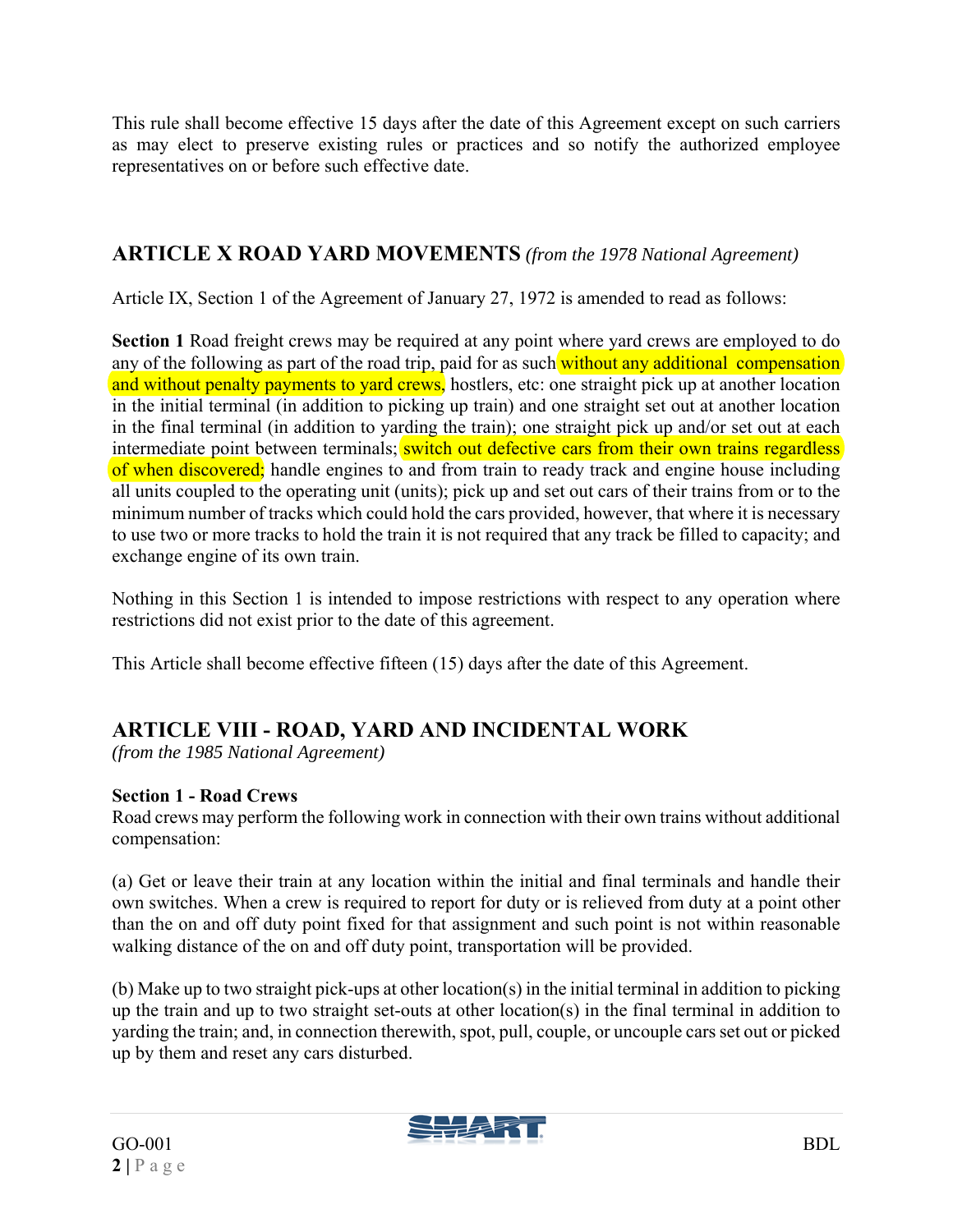(c) In connection with straight pick-ups and/or set-outs within switching limits at intermediate points where yard crews are on duty, spot, pull, couple or uncouple cars set out or picked up by them and reset any cars disturbed in connection therewith.

(d) Perform switching within switching limits at times no yard crew is on duty. On carriers on which the provisions of Section 1 of Article V of the June 25, 1964 Agreement are applicable, time consumed in switching under this provision shall continue to be counted as switching time. Switching allowances, where applicable, under Article V, Section 7 of the June 25, 1964 agreement or under individual railroad agreements, payable to road crews, shall continue with respect to employees whose seniority date in a craft covered by this Agreement precedes the date of this Agreement and such allowances are not subject to general or other wages.

(e) At locations outside of switching limits there shall be no restrictions on holding onto cars in making set-outs or pickups, including coupling or shoving cars disturbed in making setouts or pick-ups.

### **ARTICLE VII - ROAD/YARD WORK** *(from the 1991 National Agreement)*

#### **Section 1**

- **(a)** Pursuant to the new road/yard provisions contained in the recommendations of Presidential Emergency Board No. 219, as clarified, a road crew may perform in connection with its own train without additional compensation one move in addition to those permitted by previous agreements at each of the (a) initial terminal, (b) intermediate points, and (c) final terminal. Each of the moves-those previously allowed plus the new ones-may be any one of those prescribed by the Presidential Emergency Board: pick-ups, set-outs, getting or leaving the train on multiple tracks, interchanging with foreign railroads, transferring cars within a switching limit, and spotting and pulling cars at industries.
- **(b)** The switching allowances referred to in Article VIII, Section 1(d) of the October 31, 1985 Agreement shall continue with respect to employees whose seniority date in a craft covered by this Implementing Document precedes October 31, 1985 and such allowances are not subject to general or other wage increases.
- **(c)** The crew of an over-the-road solid run-through train may perform one move as prescribed, in addition to delivering and/or receiving their train in interchange.

# **Illustrative Road/Yard Questions and Answers**

**Q1:** A road crew at its final terminal delivers cars in interchange and picks up from the same foreign carrier before yarding his train. How many moves are involved? **A:** Two, the delivery is one move and the pick up the second.

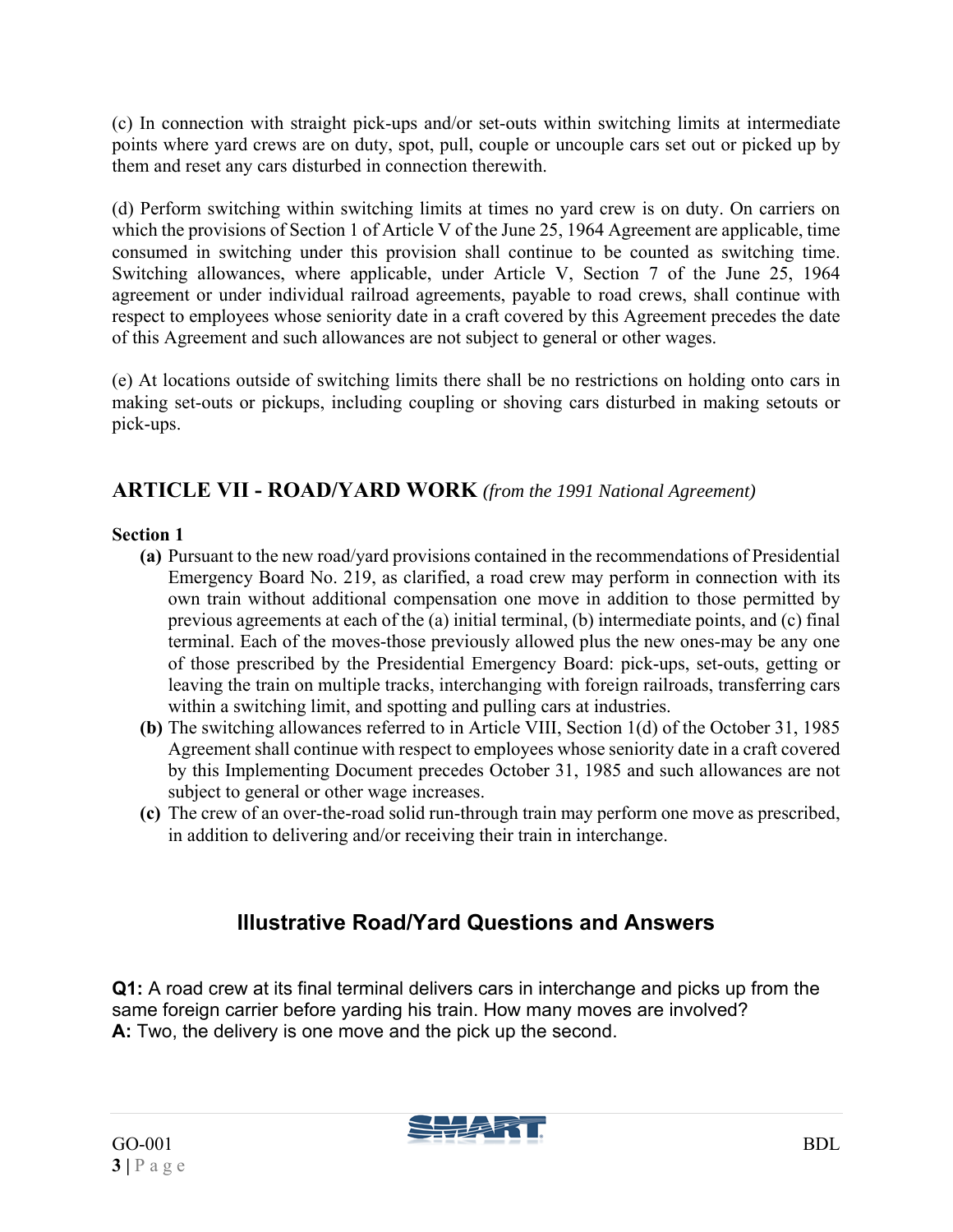**Q2:** A road crew at its initial terminal is required to get its train from three tracks in the same location, where one track would have held the entire pick up. How many moves are involved?

**A:** One.

**Q3:** A road crew arrives at its final terminal with four blocks of cars all for foreign carriers. How many deliveries may the road crew make? **A:** Three in addition to yarding their train at final terminal.

**Q4:** What is meant by "multiple tracks"? **A:** "Multiple tracks" are more tracks than the minimum number required to hold the cars in question.

**Q5:** A road crew at its final terminal picks up twenty cars at Yard A, delivers 40 different cars to a foreign carrier then yards its train including the twenty cars picked up at Yard A on multiple tracks in Yard B. How many moves have been made? **A:** Three.

**Q6:** Can a road crew set out in its final terminal and thereafter effect an interchange? **A:** Yes.

**Q7:** Can a road crew (other than an over-the-road solid run through train) when making an interchange delivery or setting out at other than its final yard use multiple tracks to effectuate the move?

**A:** No. The application of the multiple track move is limited to where the road crew receives its train at the initial terminal and yards its train at the final terminal.

**Q8:** Railroad A has Railroad B do its switching at City X. What may Railroad A's road crews do at City X?

**A:** Railroad A's crews may do the same things as any other road crews.

**Q9:** A road crew at its initial terminal is required to get its train from three tracks because three tracks were required to hold the entire train. Is this considered a move? **A:** No. This is a proper double over and does not count as one of the three additional moves permitted.